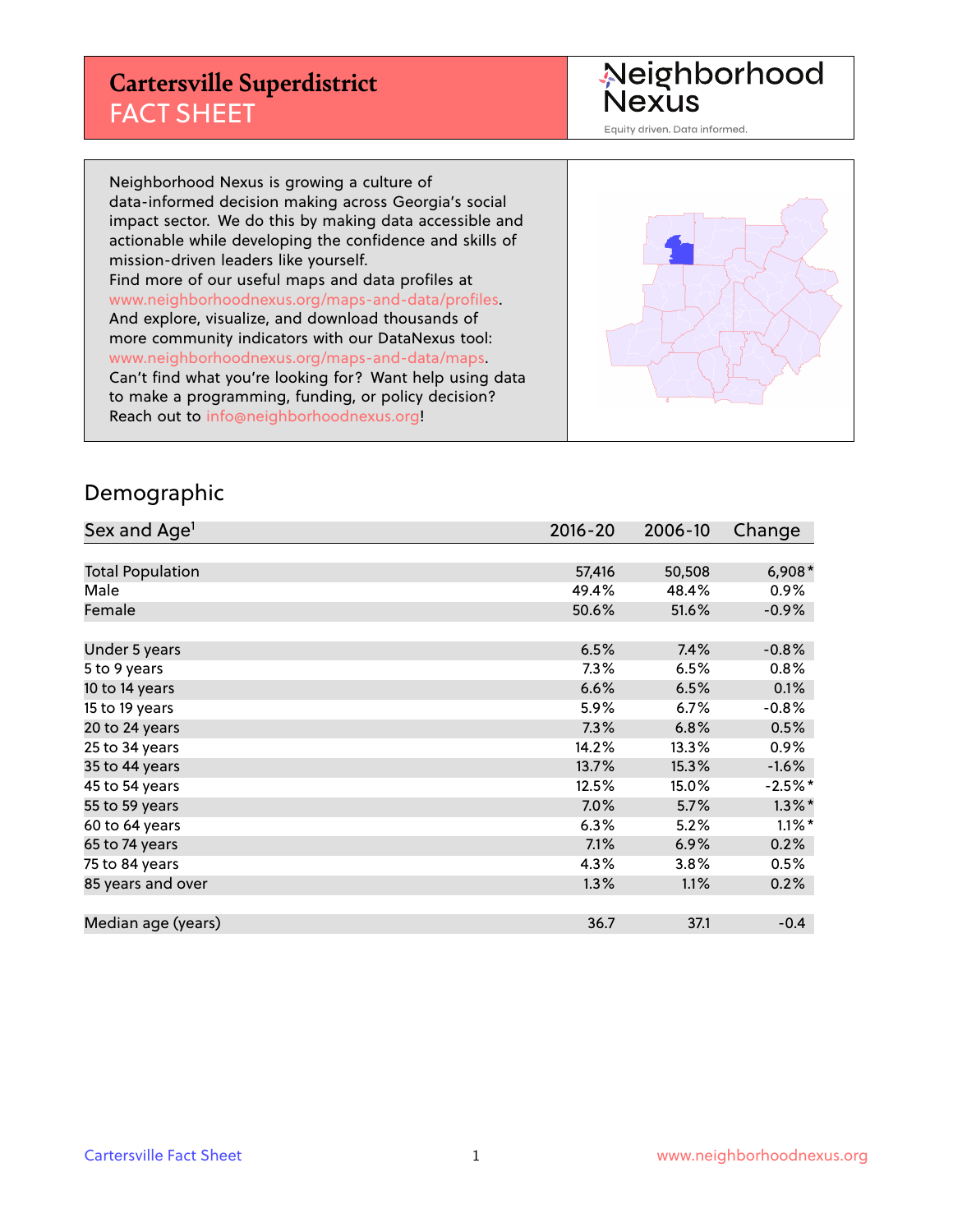# Demographic, continued...

| Race <sup>2</sup>                                            | $2016 - 20$ | 2006-10 | Change      |
|--------------------------------------------------------------|-------------|---------|-------------|
| <b>Total population</b>                                      | 57,416      | 50,508  | $6,908*$    |
| One race                                                     | 94.3%       | 98.9%   | $-4.7%$ *   |
| White                                                        | 75.1%       | 76.2%   | $-1.1%$     |
| <b>Black or African American</b>                             | 14.7%       | 12.4%   | 2.3%        |
| American Indian and Alaska Native                            | 0.2%        | 0.4%    | $-0.1%$     |
| Asian                                                        | 1.5%        | 0.9%    | 0.6%        |
| Native Hawaiian and Other Pacific Islander                   | 0.1%        | 0.1%    | 0.0%        |
| Some other race                                              | 2.6%        | 9.0%    | $-6.4\%$ *  |
| Two or more races                                            | 5.7%        | 1.1%    | 4.7%*       |
| Race alone or in combination with other race(s) <sup>3</sup> | $2016 - 20$ | 2006-10 | Change      |
| Total population                                             | 57,416      | 50,508  | $6,908*$    |
| White                                                        | 80.4%       | 77.0%   | $3.4\%$ *   |
| <b>Black or African American</b>                             | 17.6%       | 12.9%   | 4.7%*       |
| American Indian and Alaska Native                            | 0.8%        | 0.5%    | 0.2%        |
| Asian                                                        | 2.1%        | 1.2%    | 0.9%        |
| Native Hawaiian and Other Pacific Islander                   | 0.1%        | 0.2%    | $-0.0%$     |
| Some other race                                              | 5.1%        | 9.3%    | $-4.2%$     |
| Hispanic or Latino and Race <sup>4</sup>                     | $2016 - 20$ | 2006-10 | Change      |
| <b>Total population</b>                                      | 57,416      | 50,508  | $6,908*$    |
| Hispanic or Latino (of any race)                             | 12.8%       | 11.2%   | 1.6%        |
| Not Hispanic or Latino                                       | 87.2%       | 88.8%   | $-1.6\%$ *  |
| White alone                                                  | 67.2%       | 73.9%   | $-6.7%$ *   |
| <b>Black or African American alone</b>                       | 14.3%       | 12.3%   | 2.0%        |
| American Indian and Alaska Native alone                      | 0.2%        | 0.4%    | $-0.1%$     |
| Asian alone                                                  | 1.5%        | 0.9%    | 0.6%        |
| Native Hawaiian and Other Pacific Islander alone             | 0.1%        | 0.1%    | 0.0%        |
| Some other race alone                                        | 0.5%        | 0.6%    | $-0.1%$     |
| Two or more races                                            | 3.4%        | 0.7%    | $2.7\%$ *   |
| U.S. Citizenship Status <sup>5</sup>                         | $2016 - 20$ | 2006-10 | Change      |
| Foreign-born population                                      | 4,290       | 4,106   | 184         |
| Naturalized U.S. citizen                                     | 47.2%       | 21.1%   | 26.1%*      |
| Not a U.S. citizen                                           | 52.8%       | 78.9%   | $-26.1\%$ * |
| Citizen, Voting Age Population <sup>6</sup>                  | $2016 - 20$ | 2006-10 | Change      |
|                                                              |             |         |             |
| Citizen, 18 and over population                              | 41,279      | 35,245  | $6,034*$    |
| Male                                                         | 48.2%       | 47.1%   | 1.1%        |
| Female                                                       | 51.8%       | 52.9%   | $-1.1%$     |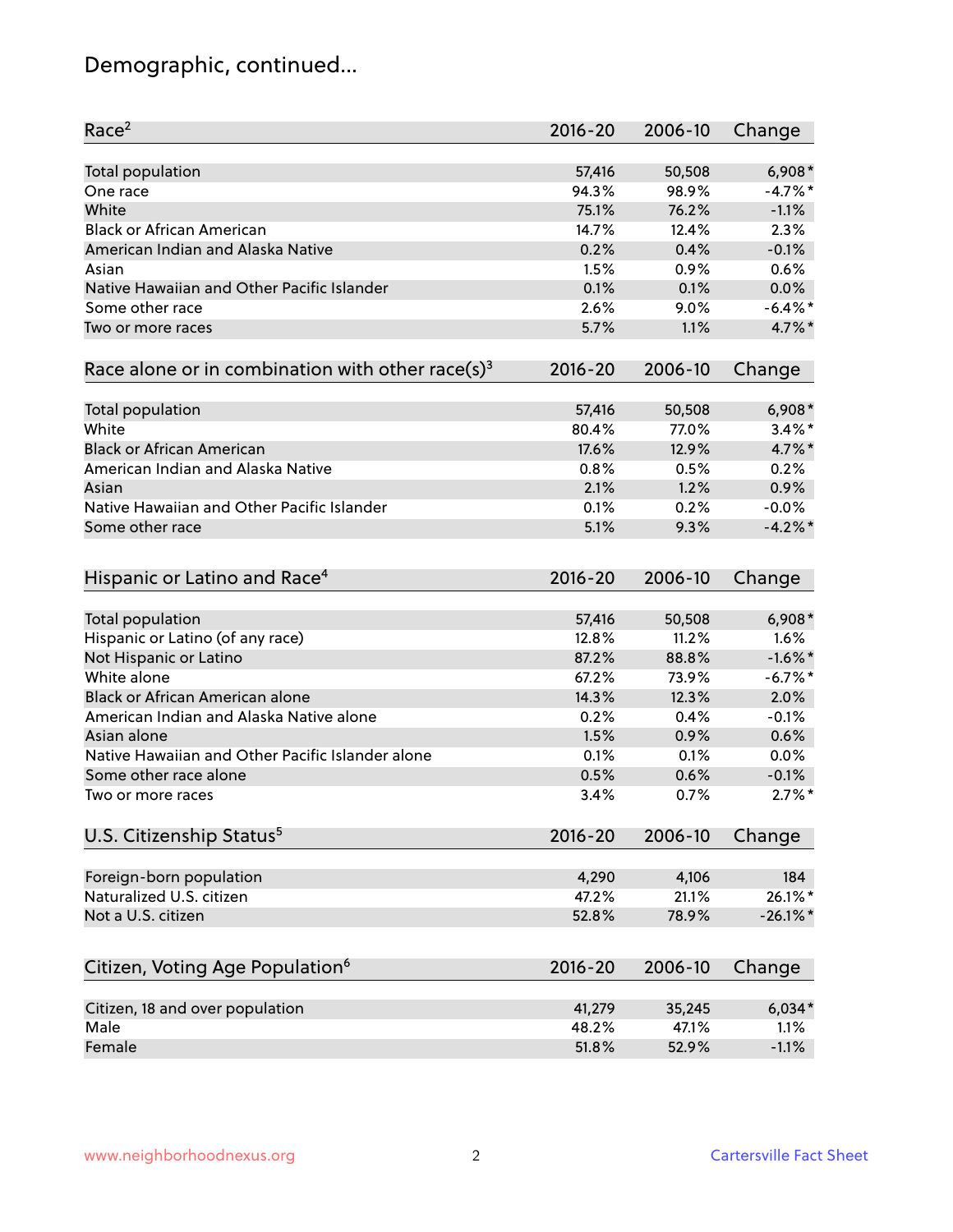#### Economic

| Income <sup>7</sup>                                 | $2016 - 20$ | 2006-10 | Change     |
|-----------------------------------------------------|-------------|---------|------------|
|                                                     |             |         |            |
| All households                                      | 21,363      | 18,900  | $2,463*$   |
| Less than \$10,000                                  | 6.8%        | 8.8%    | $-2.0%$    |
| \$10,000 to \$14,999                                | 5.0%        | 6.7%    | $-1.7%$    |
| \$15,000 to \$24,999                                | 9.1%        | 12.6%   | $-3.5%$ *  |
| \$25,000 to \$34,999                                | 10.9%       | 13.1%   | $-2.2%$    |
| \$35,000 to \$49,999                                | 14.0%       | 14.2%   | $-0.2%$    |
| \$50,000 to \$74,999                                | 18.9%       | 20.3%   | $-1.5%$    |
| \$75,000 to \$99,999                                | 12.4%       | 9.3%    | $3.1\%$ *  |
| \$100,000 to \$149,999                              | 14.6%       | 9.8%    | 4.8%*      |
| \$150,000 to \$199,999                              | 4.1%        | 3.3%    | 0.7%       |
| \$200,000 or more                                   | 4.3%        | 1.8%    | $2.5\%$ *  |
| Median household income (dollars)                   | 55,985      | 43,610  | 12,375*    |
| Mean household income (dollars)                     | 73,119      | 58,243  | 14,876*    |
| With earnings                                       | 78.7%       | 80.3%   | $-1.6%$    |
| Mean earnings (dollars)                             | 74,348      | 58,121  | 16,227*    |
| <b>With Social Security</b>                         | 27.7%       | 26.0%   | 1.7%       |
| Mean Social Security income (dollars)               | 19,672      | 15,797  | 3,875*     |
| With retirement income                              | 19.2%       | 15.7%   | $3.5\%$ *  |
| Mean retirement income (dollars)                    | 26,129      | 22,081  | 4,048*     |
| With Supplemental Security Income                   | 8.0%        | 4.3%    | $3.7\%$ *  |
| Mean Supplemental Security Income (dollars)         | 12,040      | 6,974   | 5,067*     |
| With cash public assistance income                  | 3.9%        | 1.8%    | $2.1\%$ *  |
| Mean cash public assistance income (dollars)        | 2,578       | 3,701   | $-1,123$   |
| With Food Stamp/SNAP benefits in the past 12 months | 13.4%       | 7.8%    | $5.6\%$ *  |
|                                                     |             |         |            |
| Families                                            | 14,763      | 13,338  | $1,425*$   |
| Less than \$10,000                                  | 4.6%        | 5.9%    | $-1.3%$    |
| \$10,000 to \$14,999                                | 2.2%        | 4.4%    | $-2.2%$    |
| \$15,000 to \$24,999                                | 7.1%        | 9.9%    | $-2.8%$    |
| \$25,000 to \$34,999                                | 12.0%       | 12.0%   | 0.0%       |
| \$35,000 to \$49,999                                | 11.5%       | 14.7%   | $-3.2%$    |
| \$50,000 to \$74,999                                | 18.2%       | 23.3%   | $-5.1\%$ * |
| \$75,000 to \$99,999                                | 15.0%       | 11.0%   | 4.0%*      |
| \$100,000 to \$149,999                              | 18.3%       | 12.7%   | $5.6\%*$   |
| \$150,000 to \$199,999                              | 6.4%        | 3.7%    | $2.7\%$ *  |
| \$200,000 or more                                   | 4.7%        | 2.4%    | 2.3%       |
| Median family income (dollars)                      | 66,926      | 52,652  | 14,275*    |
| Mean family income (dollars)                        | 83,427      | 66,182  | 17,246 *   |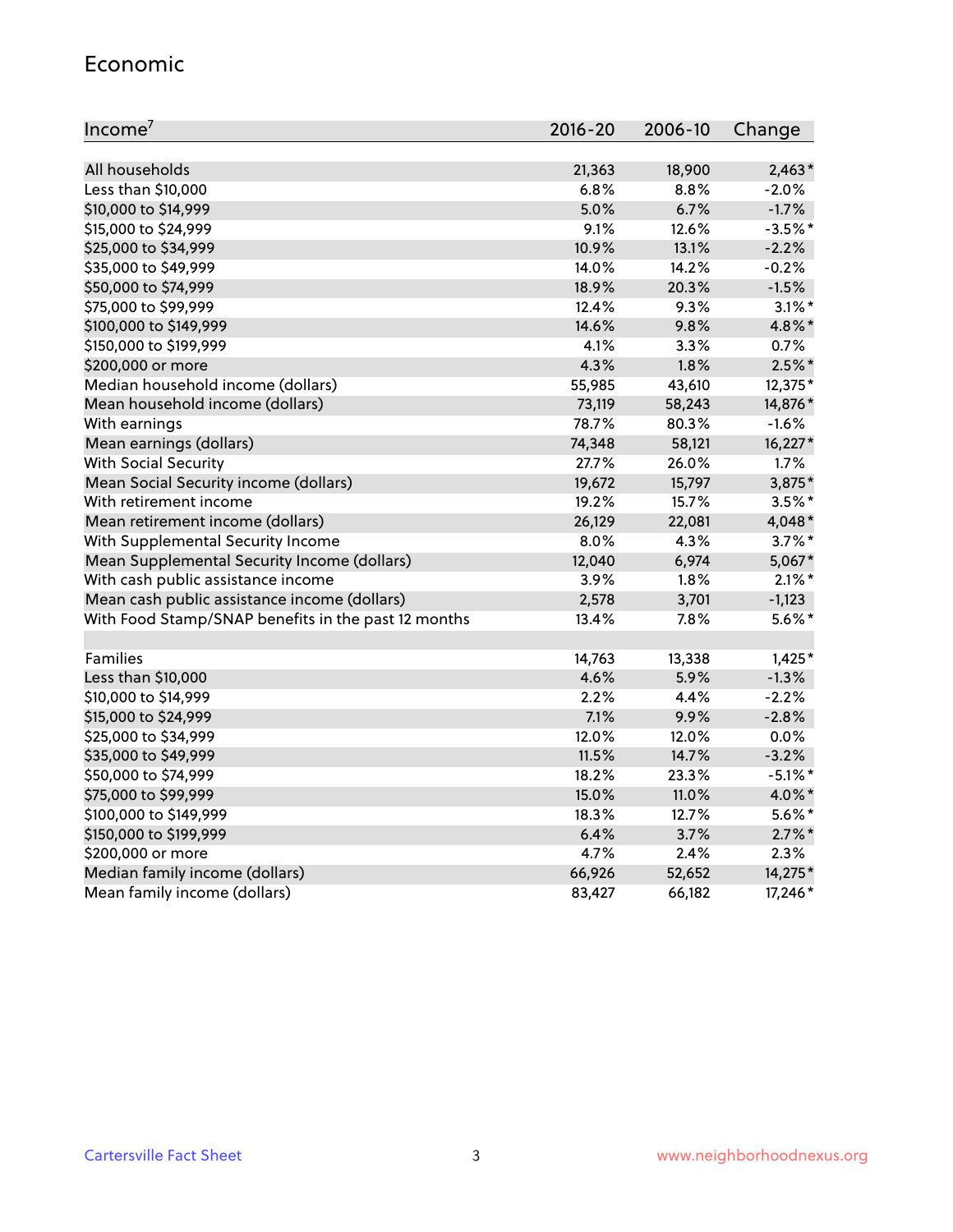#### Economic, continued...

| Income, continued <sup>8</sup>                                        | $2016 - 20$ | 2006-10 | Change    |
|-----------------------------------------------------------------------|-------------|---------|-----------|
|                                                                       |             |         |           |
| Nonfamily households                                                  | 6,600       | 5,562   | 1,038*    |
| Median nonfamily income (dollars)                                     | 35,198      | 24,832  | 10,366*   |
| Mean nonfamily income (dollars)                                       | 44,844      | 37,177  | 7,667*    |
|                                                                       |             |         |           |
| Median earnings for workers (dollars)                                 | 34,108      | 26,801  | 7,307*    |
| Median earnings for male full-time, year-round workers<br>(dollars)   | 44,270      | 39,994  | 4,276*    |
| Median earnings for female full-time, year-round workers<br>(dollars) | 36,306      | 30,658  | $5,649*$  |
| Per capita income (dollars)                                           | 27,309      | 22,521  | 4,788*    |
|                                                                       |             |         |           |
| Families and People Below Poverty Level <sup>9</sup>                  | $2016 - 20$ | 2006-10 | Change    |
| All families                                                          | 12.5%       | 11.6%   | 0.9%      |
| With related children under 18 years                                  | 16.9%       | 18.7%   | $-1.8%$   |
| With related children under 5 years only                              | 19.1%       | 22.6%   | $-3.5%$   |
| Married couple families                                               | 7.7%        | 6.1%    | 1.6%      |
| With related children under 18 years                                  | 10.3%       | 8.3%    | 2.0%      |
| With related children under 5 years only                              | 6.7%        | 12.4%   | $-5.7%$   |
| Families with female householder, no husband present                  | 29.0%       | 34.3%   | $-5.2%$   |
| With related children under 18 years                                  | 32.2%       | 40.5%   | $-8.3%$   |
| With related children under 5 years only                              | 77.2%       | 31.8%   | 45.4%     |
|                                                                       |             |         |           |
| All people                                                            | 16.2%       | 16.0%   | 0.2%      |
| Under 18 years                                                        | 21.9%       | 24.2%   | $-2.2%$   |
| Related children under 18 years                                       | 21.7%       | 23.4%   | $-1.7%$   |
| Related children under 5 years                                        | 19.4%       | 34.1%   | $-14.7%$  |
| Related children 5 to 17 years                                        | 22.6%       | 19.0%   | 3.6%      |
| 18 years and over                                                     | 14.4%       | 13.3%   | 1.1%      |
| 18 to 64 years                                                        | 14.2%       | 13.9%   | 0.3%      |
| 65 years and over                                                     | 15.4%       | 10.2%   | 5.2%      |
| People in families                                                    | 15.0%       | 14.0%   | 0.9%      |
| Unrelated individuals 15 years and over                               | 22.6%       | 26.5%   | $-3.9%$   |
|                                                                       |             |         |           |
| Non-Hispanic white people                                             | 14.4%       | 11.2%   | $3.2\%$ * |
| Black or African-American people                                      | 17.9%       | 29.6%   | $-11.7%$  |
| Asian people                                                          | 11.2%       | 0.0%    | 11.2%     |
| Hispanic or Latino people                                             | 24.1%       | 33.9%   | $-9.8%$   |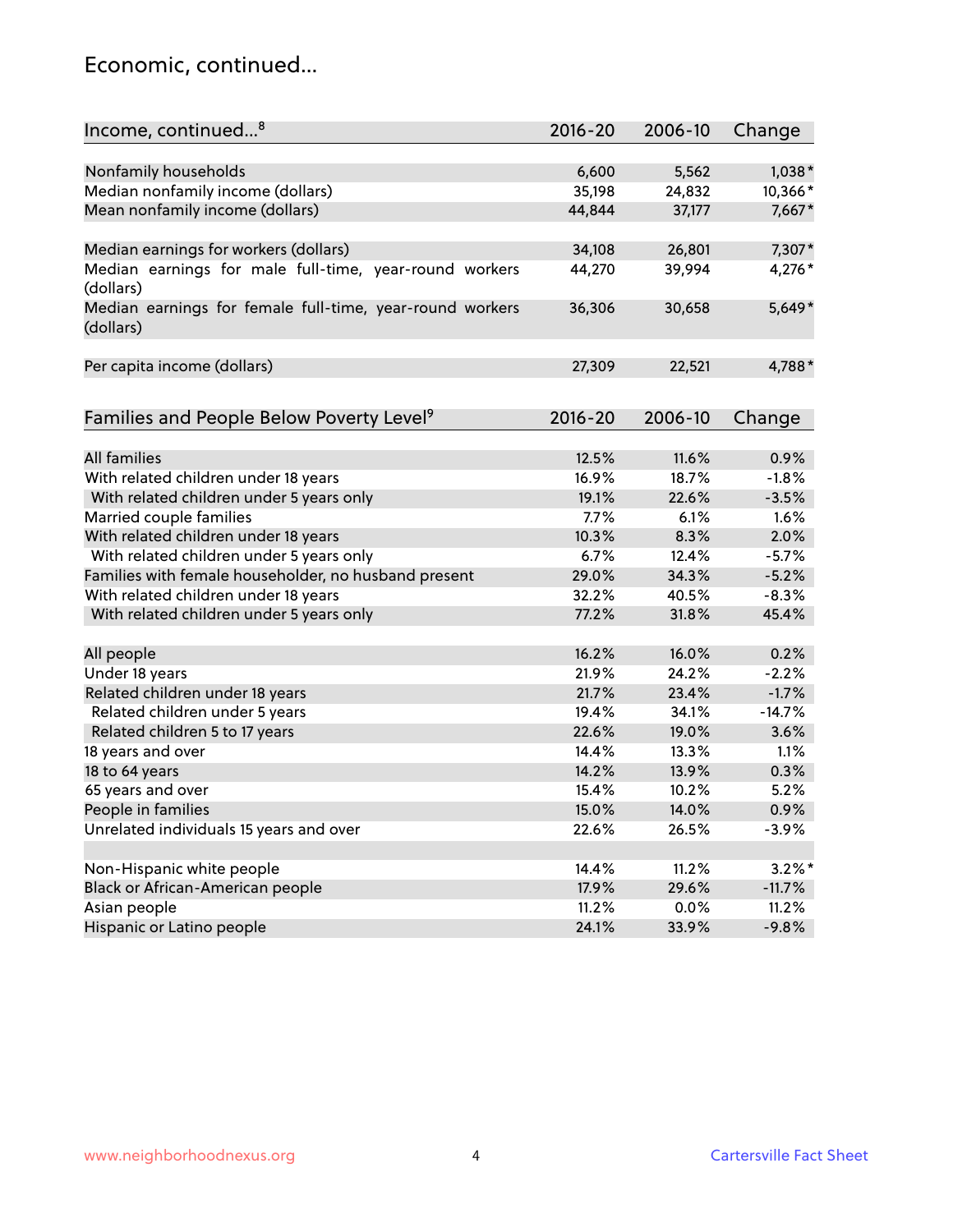## Employment

| Employment Status <sup>10</sup>                                             | $2016 - 20$ | 2006-10 | Change    |
|-----------------------------------------------------------------------------|-------------|---------|-----------|
|                                                                             |             |         |           |
| Population 16 years and over                                                | 45,182      | 39,323  | 5,859*    |
| In labor force                                                              | 63.2%       | 63.4%   | $-0.2%$   |
| Civilian labor force                                                        | 63.0%       | 63.3%   | $-0.3%$   |
| Employed                                                                    | 58.9%       | 58.5%   | 0.4%      |
| Unemployed                                                                  | 4.1%        | 4.8%    | $-0.7%$   |
| <b>Armed Forces</b>                                                         | 0.2%        | 0.1%    | 0.1%      |
| Not in labor force                                                          | 36.8%       | 36.6%   | 0.2%      |
|                                                                             |             |         |           |
| Civilian labor force                                                        | 28,458      | 24,880  | $3,578*$  |
| <b>Unemployment Rate</b>                                                    | 6.6%        | 7.6%    | $-1.0%$   |
| Females 16 years and over                                                   | 23,508      | 20,426  | 3,082*    |
| In labor force                                                              | 58.9%       | 55.1%   | 3.8%      |
| Civilian labor force                                                        | 58.9%       | 55.0%   | 3.9%      |
| Employed                                                                    | 53.9%       | 51.1%   | 2.8%      |
|                                                                             |             |         |           |
| Own children of the householder under 6 years                               | 4,214       | 4,106   | 108       |
| All parents in family in labor force                                        | 62.3%       | 60.1%   | 2.2%      |
|                                                                             |             |         |           |
| Own children of the householder 6 to 17 years                               | 9,208       | 7,658   | $1,550*$  |
| All parents in family in labor force                                        | 68.8%       | 70.4%   | $-1.6%$   |
|                                                                             |             |         |           |
| Industry <sup>11</sup>                                                      | $2016 - 20$ | 2006-10 | Change    |
|                                                                             |             |         |           |
| Civilian employed population 16 years and over                              | 26,594      | 22,991  | $3,603*$  |
| Agriculture, forestry, fishing and hunting, and mining                      | 0.5%        | 0.9%    | $-0.5%$   |
| Construction                                                                | 9.1%        | 10.3%   | $-1.3%$   |
| Manufacturing                                                               | 19.1%       | 16.7%   | 2.5%      |
| Wholesale trade                                                             | 2.1%        | 3.0%    | $-0.8%$   |
| Retail trade                                                                | 12.5%       | 14.8%   | $-2.3%$   |
| Transportation and warehousing, and utilities                               | 6.7%        | 5.2%    | 1.5%      |
| Information                                                                 | 1.6%        | 1.6%    | 0.0%      |
| Finance and insurance, and real estate and rental and leasing               | 4.3%        | 5.7%    | $-1.4%$   |
| Professional, scientific, and management, and administrative                | 8.8%        | 7.6%    | 1.2%      |
| and waste management services                                               |             |         |           |
| Educational services, and health care and social assistance                 | 18.8%       | 15.9%   | $2.9\%$ * |
| Arts, entertainment, and recreation, and accommodation and<br>food services | 7.9%        | 8.8%    | $-0.8%$   |
| Other services, except public administration                                | 4.6%        | 5.3%    | $-0.7%$   |
| Public administration                                                       | 4.0%        | 4.4%    | $-0.4%$   |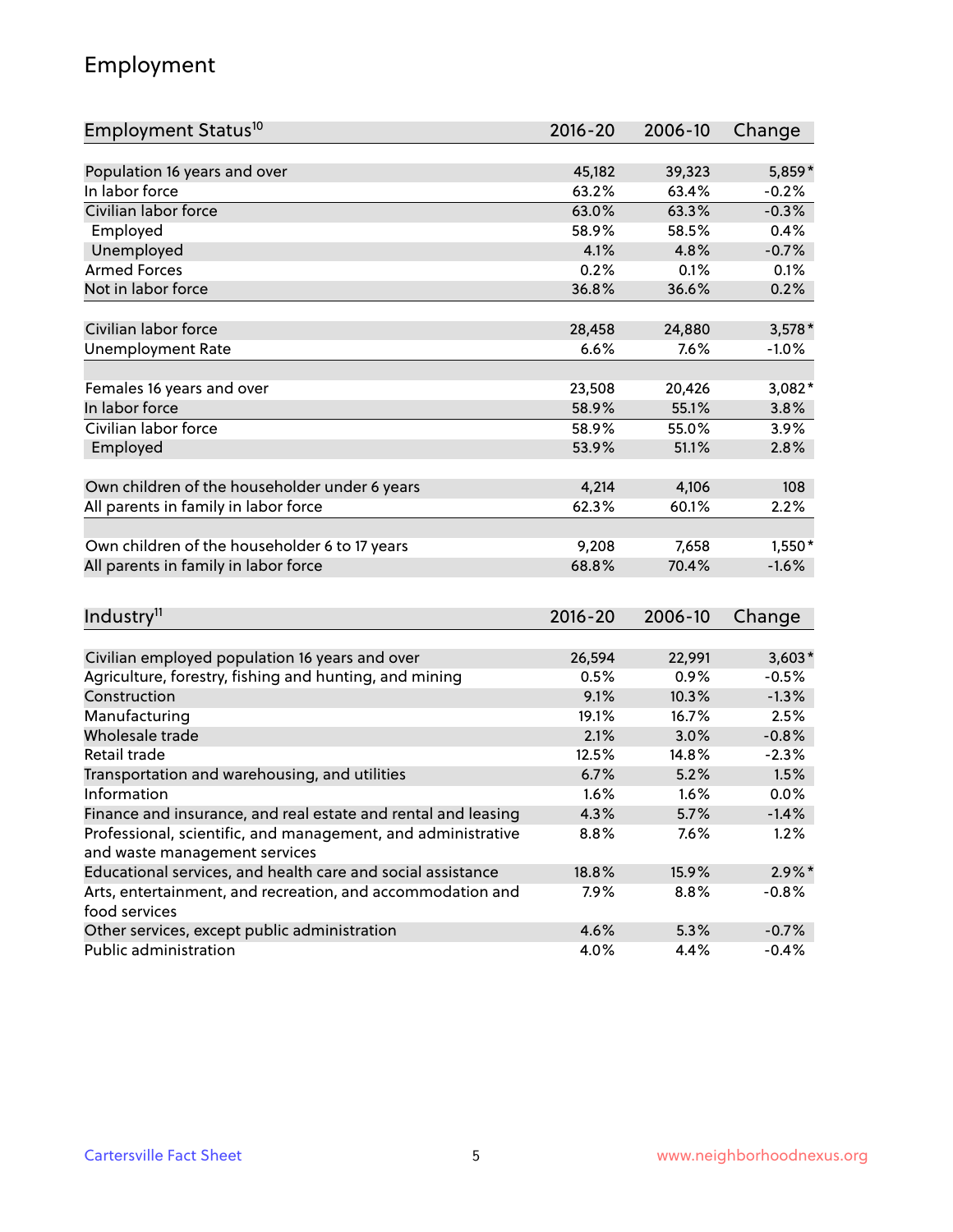# Employment, continued...

| Occupation <sup>12</sup>                                                                   | $2016 - 20$ | 2006-10 | Change     |
|--------------------------------------------------------------------------------------------|-------------|---------|------------|
| Civilian employed population 16 years and over                                             | 26,594      | 22,991  | $3,603*$   |
| Management, business, science, and arts occupations                                        | 31.4%       | 27.4%   | 4.0%*      |
| Service occupations                                                                        | 14.8%       | 15.9%   | $-1.1%$    |
| Sales and office occupations                                                               | 23.2%       | 26.4%   | $-3.2\%$ * |
| Natural<br>resources,<br>and<br>construction,<br>maintenance                               | 11.7%       | 12.3%   | $-0.6%$    |
| occupations                                                                                |             |         |            |
| Production, transportation, and material moving occupations                                | 18.9%       | 18.0%   | 0.9%       |
| Class of Worker <sup>13</sup>                                                              | $2016 - 20$ | 2006-10 | Change     |
|                                                                                            |             |         |            |
| Civilian employed population 16 years and over                                             | 26,594      | 22,991  | $3,603*$   |
| Private wage and salary workers                                                            | 81.8%       | 79.5%   | 2.3%       |
| Government workers                                                                         | 12.0%       | 14.6%   | $-2.6%$    |
| Self-employed in own not incorporated business workers                                     | 5.8%        | 5.9%    | $-0.0%$    |
| Unpaid family workers                                                                      | 0.4%        | 0.0%    | 0.4%       |
| Job Flows <sup>14</sup>                                                                    | 2019        | 2010    | Change     |
|                                                                                            |             |         |            |
| Total Jobs in district                                                                     | 25,769      | 19,628  | 6,141      |
| Held by residents of district                                                              | 21.8%       | 21.9%   | $-0.1%$    |
| Held by non-residents of district                                                          | 78.2%       | 78.1%   | 0.1%       |
| Jobs by Industry Sector <sup>15</sup>                                                      | 2019        | 2010    | Change     |
|                                                                                            |             |         |            |
| Total Jobs in district                                                                     | 25,769      | 19,628  | 6,141      |
| Goods Producing sectors                                                                    | 28.6%       | 27.2%   | 1.5%       |
| Trade, Transportation, and Utilities sectors                                               | 24.4%       | 25.4%   | $-0.9%$    |
| All Other Services sectors                                                                 | 46.9%       | 47.5%   | $-0.5%$    |
| Total Jobs in district held by district residents                                          | 5,608       | 4,298   | 1,310      |
| <b>Goods Producing sectors</b>                                                             | 30.1%       | 24.8%   | 5.3%       |
| Trade, Transportation, and Utilities sectors                                               | 18.1%       | 17.6%   | 0.5%       |
| All Other Services sectors                                                                 | 51.8%       | 57.6%   | $-5.8%$    |
|                                                                                            |             |         |            |
| Jobs by Earnings <sup>16</sup>                                                             | 2019        | 2010    | Change     |
| Total Jobs in district                                                                     | 25,769      | 19,628  | 6,141      |
|                                                                                            | 24.6%       | 25.7%   | $-1.1%$    |
| Jobs with earnings \$1250/month or less<br>Jobs with earnings \$1251/month to \$3333/month | 36.7%       | 44.5%   | $-7.7%$    |
|                                                                                            |             |         |            |
| Jobs with earnings greater than \$3333/month                                               | 38.7%       | 29.9%   | 8.8%       |
| Total Jobs in district held by district residents                                          | 5,608       | 4,298   | 1,310      |
| Jobs with earnings \$1250/month or less                                                    | 25.1%       | 29.0%   | $-3.9%$    |
| Jobs with earnings \$1251/month to \$3333/month                                            | 40.5%       | 44.2%   | $-3.7%$    |
| Jobs with earnings greater than \$3333/month                                               | 34.4%       | 26.7%   | 7.6%       |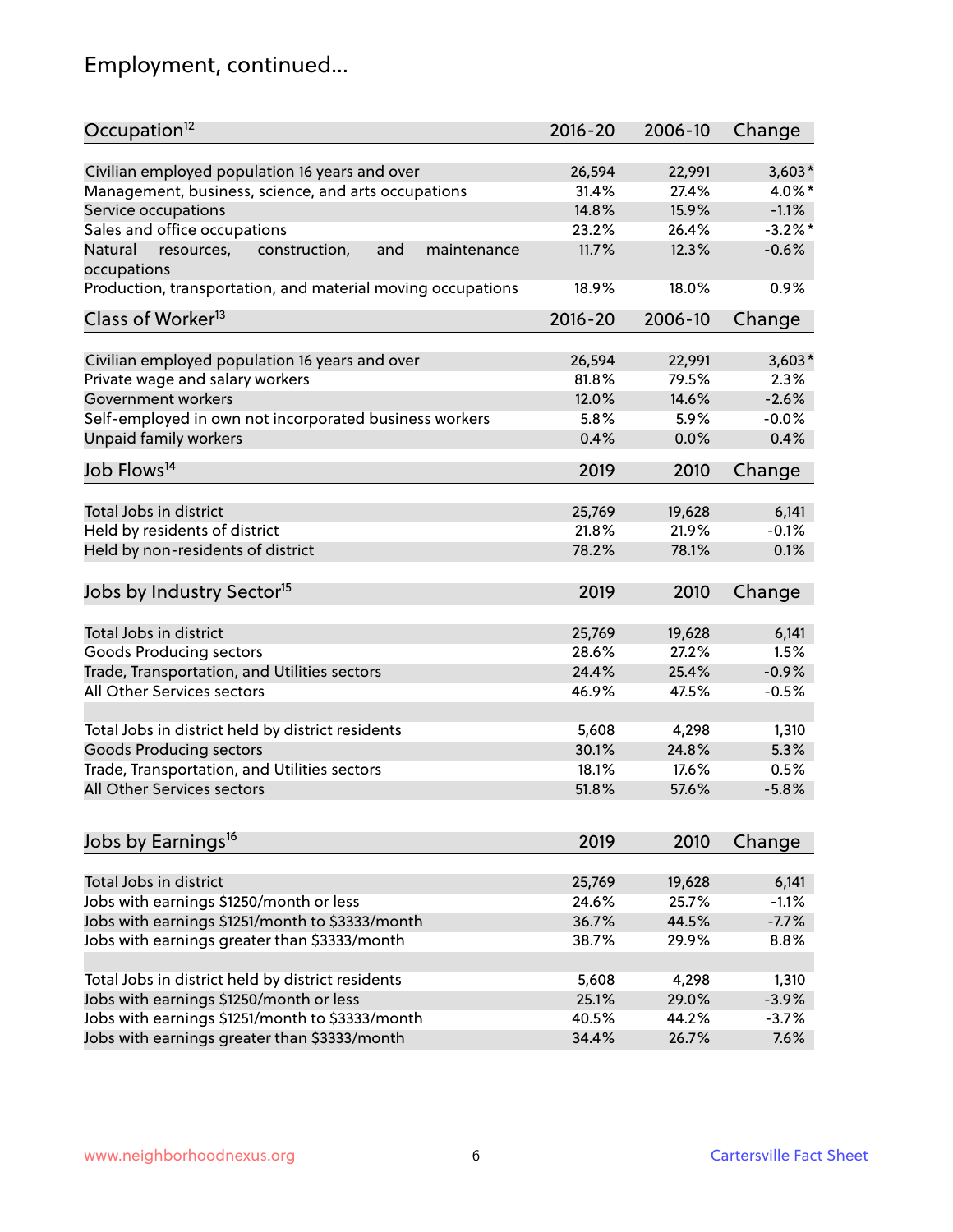# Employment, continued...

| Jobs by Age of Worker <sup>17</sup>               | 2019   | 2010   | Change  |
|---------------------------------------------------|--------|--------|---------|
|                                                   |        |        |         |
| Total Jobs in district                            | 25,769 | 19,628 | 6,141   |
| Jobs with workers age 29 or younger               | 25.2%  | 22.3%  | 2.8%    |
| Jobs with workers age 30 to 54                    | 52.9%  | 60.9%  | $-8.0%$ |
| Jobs with workers age 55 or older                 | 21.9%  | 16.8%  | 5.1%    |
|                                                   |        |        |         |
| Total Jobs in district held by district residents | 5,608  | 4.298  | 1,310   |
| Jobs with workers age 29 or younger               | 24.5%  | 23.2%  | 1.2%    |
| Jobs with workers age 30 to 54                    | 52.6%  | 58.9%  | $-6.3%$ |
| Jobs with workers age 55 or older                 | 22.9%  | 17.8%  | 5.1%    |
|                                                   |        |        |         |

#### Education

| School Enrollment <sup>18</sup>                | $2016 - 20$ | 2006-10 | Change     |
|------------------------------------------------|-------------|---------|------------|
|                                                |             |         |            |
| Population 3 years and over enrolled in school | 12,999      | 11,270  | $1,729*$   |
| Nursery school, preschool                      | 6.2%        | 8.1%    | $-2.0%$    |
| Kindergarten                                   | 5.1%        | 5.7%    | $-0.5%$    |
| Elementary school (grades 1-8)                 | 49.6%       | 46.2%   | 3.4%       |
| High school (grades 9-12)                      | 22.8%       | 25.1%   | $-2.3%$    |
| College or graduate school                     | 16.3%       | 14.9%   | 1.4%       |
| Educational Attainment <sup>19</sup>           | $2016 - 20$ | 2006-10 | Change     |
|                                                |             |         |            |
| Population 25 years and over                   | 38,108      | 33,438  | 4,670*     |
| Less than 9th grade                            | 5.2%        | 7.5%    | $-2.2%$    |
| 9th to 12th grade, no diploma                  | 10.0%       | 15.3%   | $-5.4\%$ * |
| High school graduate (includes equivalency)    | 34.2%       | 37.6%   | $-3.4\%$ * |
| Some college, no degree                        | 22.2%       | 17.8%   | 4.4%*      |
| Associate's degree                             | 7.8%        | 4.4%    | $3.4\%$ *  |
| Bachelor's degree                              | 14.1%       | 11.3%   | $2.8\%$ *  |
| Graduate or professional degree                | 6.6%        | 6.1%    | 0.5%       |
|                                                |             |         |            |
| Percent high school graduate or higher         | 84.8%       | 77.2%   | $7.6\%$ *  |
| Percent bachelor's degree or higher            | 20.7%       | 17.4%   | $3.2\%$ *  |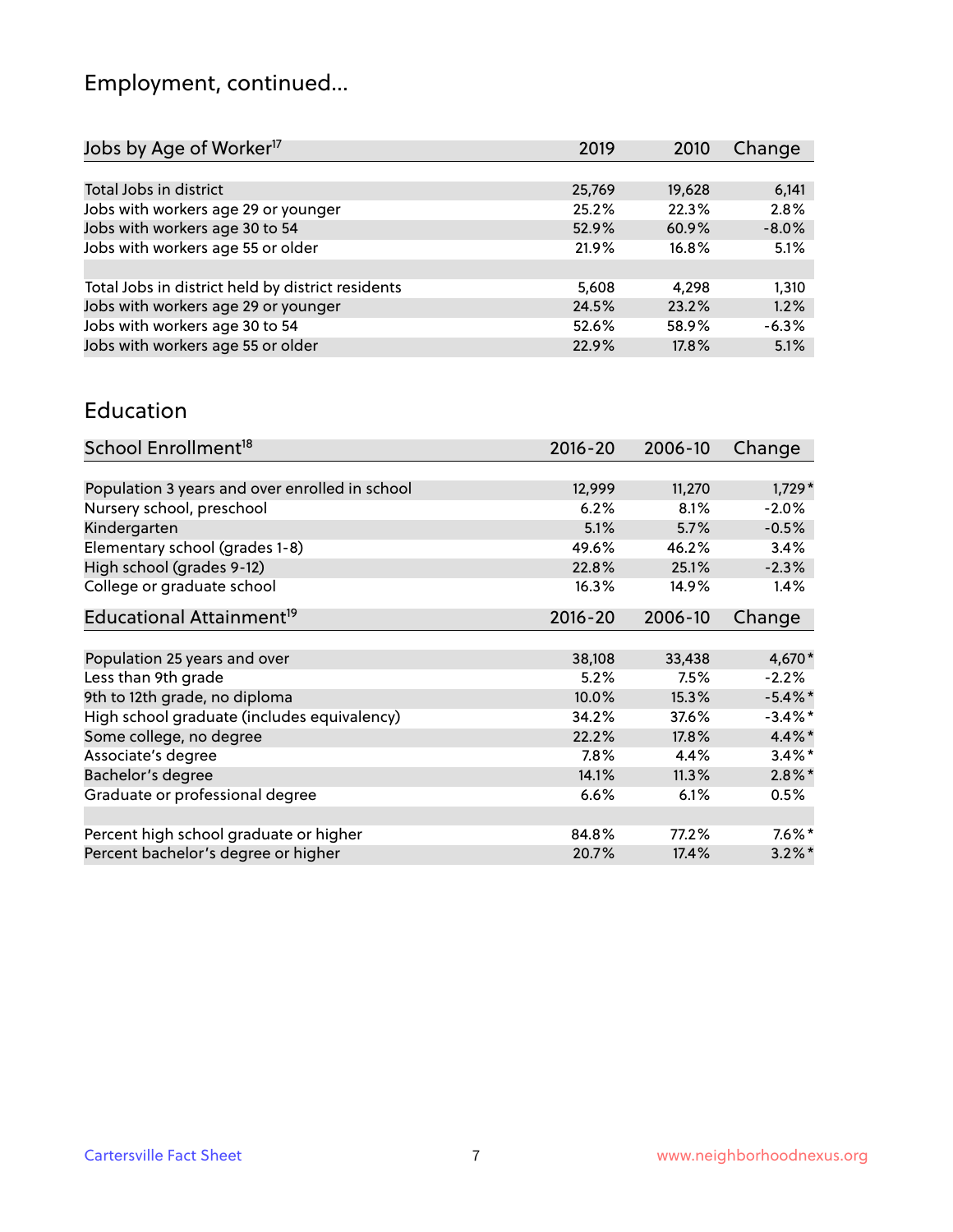## Housing

| Households by Type <sup>20</sup>                     | 2016-20         | 2006-10         | Change              |
|------------------------------------------------------|-----------------|-----------------|---------------------|
|                                                      |                 |                 |                     |
| <b>Total households</b>                              | 21,363          | 18,900          | $2,463*$            |
| Family households (families)                         | 69.1%           | 70.6%           | $-1.5%$             |
| With own children under 18 years                     | 30.5%           | 29.4%           | 1.1%                |
| Married-couple family                                | 48.8%           | 53.2%           | $-4.4\%$ *          |
| With own children of the householder under 18 years  | 20.9%           | 19.8%           | 1.1%                |
| Male householder, no wife present, family            | 5.2%            | 4.8%            | 0.4%                |
| With own children of the householder under 18 years  | 1.6%            | 1.8%            | $-0.2%$             |
| Female householder, no husband present, family       | 15.1%           | 12.6%           | 2.5%                |
| With own children of the householder under 18 years  | 8.0%            | 7.9%            | 0.1%                |
| Nonfamily households                                 | 30.9%           | 29.4%           | 1.5%                |
| Householder living alone                             | 26.2%           | 24.0%           | 2.3%                |
| 65 years and over                                    | 9.6%            | 7.9%            | 1.7%                |
|                                                      |                 |                 |                     |
| Households with one or more people under 18 years    | 36.4%           | 33.5%           | 2.8%                |
| Households with one or more people 65 years and over | 25.6%           | 21.7%           | $3.9\%$ *           |
|                                                      |                 |                 |                     |
| Average household size                               | 2.64            | 2.63            | 0.01                |
| Average family size                                  | 3.17            | 3.12            | 0.05                |
|                                                      |                 |                 |                     |
| Housing Occupancy <sup>21</sup>                      | $2016 - 20$     | 2006-10         | Change              |
|                                                      |                 |                 |                     |
| Total housing units                                  | 23,502          | 21,631          | $1,871*$            |
| Occupied housing units                               | 90.9%           | 87.4%           | $3.5%$ *            |
| Vacant housing units                                 | 9.1%            | 12.6%           | $-3.5%$ *           |
| Homeowner vacancy rate                               | 2.3             | 4.8             | $-2.4$              |
| Rental vacancy rate                                  | 4.0             | 14.7            | $-10.7*$            |
|                                                      |                 |                 |                     |
| Units in Structure <sup>22</sup>                     | $2016 - 20$     | 2006-10         | Change              |
|                                                      |                 |                 |                     |
| Total housing units                                  | 23,502<br>63.3% | 21,631<br>64.0% | $1,871*$<br>$-0.7%$ |
| 1-unit, detached                                     |                 |                 |                     |
| 1-unit, attached                                     | 3.8%            | 4.7%            | $-0.9%$             |
| 2 units                                              | 3.1%            | 3.2%            | $-0.1%$             |
| 3 or 4 units                                         | 5.0%            | 4.6%            | 0.4%                |
| 5 to 9 units                                         | 4.4%            | 6.9%            | $-2.5%$             |
| 10 to 19 units                                       | 3.9%            | 4.1%            | $-0.1%$             |
| 20 or more units                                     | 4.8%            | 1.1%            | $3.7\%$ *           |
| Mobile home                                          | 11.5%           | 11.4%           | 0.1%                |
| Boat, RV, van, etc.                                  | 0.0%            | 0.0%            | 0.0%                |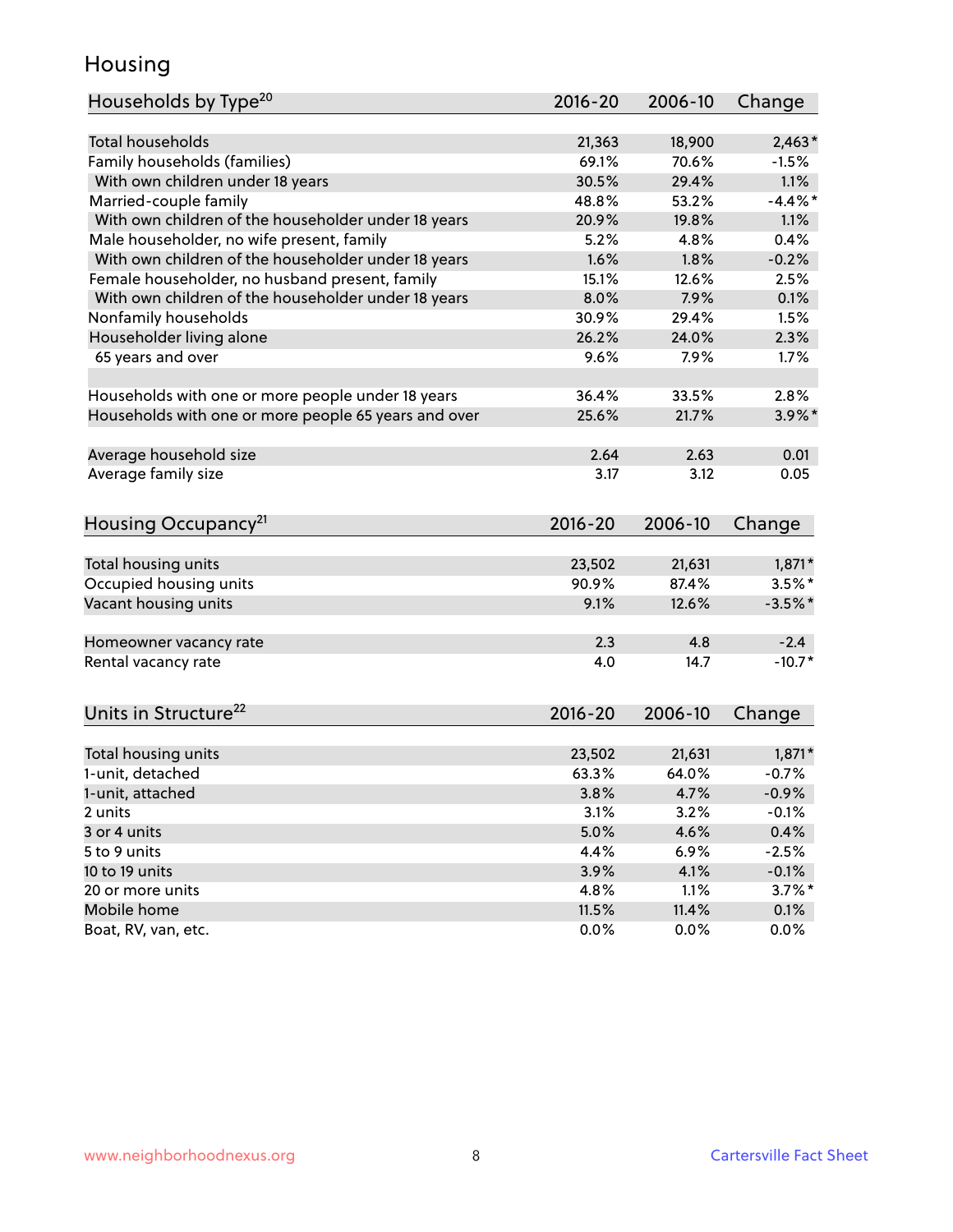## Housing, Continued...

| Year Structure Built <sup>23</sup>             | 2016-20     | 2006-10 | Change      |
|------------------------------------------------|-------------|---------|-------------|
| Total housing units                            | 23,502      | 21,631  | 1,871*      |
| Built 2014 or later                            | 5.4%        | (X)     | (X)         |
| Built 2010 to 2013                             | 1.5%        | (X)     | (X)         |
| Built 2000 to 2009                             | 19.1%       | 20.6%   | $-1.5%$     |
| Built 1990 to 1999                             | 22.4%       | 19.9%   | 2.5%        |
| Built 1980 to 1989                             | 19.1%       | 17.9%   | 1.2%        |
| Built 1970 to 1979                             | 13.7%       | 19.0%   | $-5.3\%$ *  |
| Built 1960 to 1969                             | 7.9%        | 10.7%   | $-2.9\%$ *  |
| Built 1950 to 1959                             | 5.4%        | 5.7%    | $-0.4%$     |
| Built 1940 to 1949                             | 2.9%        | 2.9%    | 0.0%        |
| Built 1939 or earlier                          | 2.7%        | 3.4%    | $-0.7%$     |
| Housing Tenure <sup>24</sup>                   | $2016 - 20$ | 2006-10 | Change      |
| Occupied housing units                         | 21,363      | 18,900  | $2,463*$    |
| Owner-occupied                                 | 57.5%       | 63.5%   | $-6.0\%$ *  |
| Renter-occupied                                | 42.5%       | 36.5%   | $6.0\%$ *   |
|                                                |             |         |             |
| Average household size of owner-occupied unit  | 2.64        | 2.72    | $-0.08$     |
| Average household size of renter-occupied unit | 2.63        | 2.45    | $0.18*$     |
| Residence 1 Year Ago <sup>25</sup>             | $2016 - 20$ | 2006-10 | Change      |
|                                                |             |         |             |
| Population 1 year and over                     | 56,816      | 49,910  | $6,906*$    |
| Same house                                     | 82.9%       | 81.0%   | 1.9%        |
| Different house in the U.S.                    | 16.8%       | 18.2%   | $-1.4%$     |
| Same county                                    | 8.8%        | 11.8%   | $-3.0%$     |
| Different county                               | 8.0%        | 6.4%    | 1.6%        |
| Same state                                     | 6.9%        | 4.6%    | $2.3\%$ *   |
| Different state                                | 1.1%        | 1.8%    | $-0.8%$     |
| Abroad                                         | 0.3%        | 0.8%    | $-0.5%$     |
| Value of Housing Unit <sup>26</sup>            | $2016 - 20$ | 2006-10 | Change      |
| Owner-occupied units                           | 12,274      | 12,001  | 273         |
| Less than \$50,000                             | 8.1%        | 7.0%    | 1.1%        |
| \$50,000 to \$99,999                           | 9.8%        | 16.3%   | $-6.6\%$ *  |
| \$100,000 to \$149,999                         | 14.9%       | 30.0%   | $-15.1\%$ * |
| \$150,000 to \$199,999                         | 27.2%       | 20.2%   | $6.9\%*$    |
| \$200,000 to \$299,999                         | 25.2%       | 13.1%   | 12.1%*      |
| \$300,000 to \$499,999                         | 10.3%       | 8.5%    | 1.8%        |
| \$500,000 to \$999,999                         | 3.9%        | 3.7%    | 0.2%        |
| \$1,000,000 or more                            | 0.7%        | 1.2%    | $-0.5%$     |
| Median (dollars)                               | 177,174     | 145,250 | $31,924*$   |
| Mortgage Status <sup>27</sup>                  | $2016 - 20$ | 2006-10 | Change      |
| Owner-occupied units                           | 12,274      | 12,001  | 273         |
| Housing units with a mortgage                  | 61.2%       | 72.7%   | $-11.5\%$ * |
| Housing units without a mortgage               | 38.8%       | 27.3%   | $11.5\%$ *  |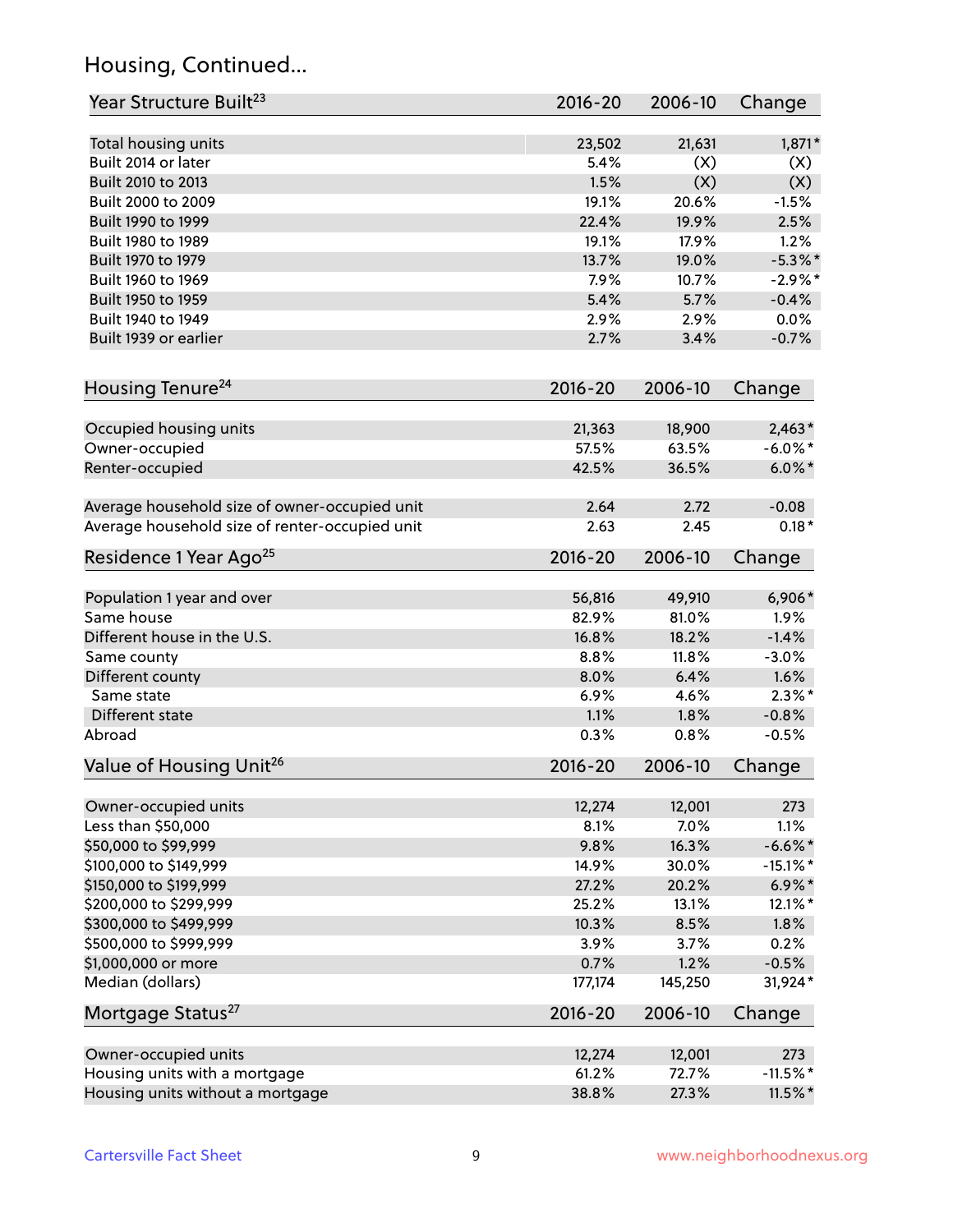## Housing, Continued...

| Selected Monthly Owner Costs <sup>28</sup>                                            | 2016-20     | 2006-10 | Change      |
|---------------------------------------------------------------------------------------|-------------|---------|-------------|
| Housing units with a mortgage                                                         | 7,510       | 8,721   | $-1,211*$   |
| Less than \$300                                                                       | 0.3%        | 0.5%    | $-0.2%$     |
| \$300 to \$499                                                                        | 0.9%        | 1.7%    | $-0.8%$     |
| \$500 to \$999                                                                        | 23.8%       | 24.9%   | $-1.1%$     |
| \$1,000 to \$1,499                                                                    | 39.3%       | 43.7%   | $-4.4%$     |
| \$1,500 to \$1,999                                                                    | 24.5%       | 14.9%   | $9.6\%$ *   |
| \$2,000 to \$2,999                                                                    | 7.1%        | 9.8%    | $-2.7%$     |
| \$3,000 or more                                                                       | 4.0%        | 4.5%    | $-0.5%$     |
| Median (dollars)                                                                      | 1,325       | 1,236   | 88*         |
|                                                                                       |             |         |             |
| Housing units without a mortgage                                                      | 4,764       | 3,280   | $1,484*$    |
| Less than \$150                                                                       | 6.4%        | 4.6%    | 1.8%        |
| \$150 to \$249                                                                        | 11.6%       | 17.5%   | $-5.9%$     |
| \$250 to \$349                                                                        | 17.6%       | 29.4%   | $-11.8\%$ * |
| \$350 to \$499                                                                        | 29.5%       | 23.4%   | 6.1%        |
| \$500 to \$699                                                                        | 23.2%       | 18.7%   | 4.6%        |
| \$700 or more                                                                         | 11.7%       | 6.6%    | 5.2%        |
| Median (dollars)                                                                      | 419         | 346     | $73*$       |
| Selected Monthly Owner Costs as a Percentage of<br>Household Income <sup>29</sup>     | $2016 - 20$ | 2006-10 | Change      |
| Housing units with a mortgage (excluding units where<br>SMOCAPI cannot be computed)   | 7,488       | 8,655   | $-1,167*$   |
| Less than 20.0 percent                                                                | 54.9%       | 36.3%   | 18.7%*      |
| 20.0 to 24.9 percent                                                                  | 17.3%       | 17.7%   | $-0.4%$     |
| 25.0 to 29.9 percent                                                                  | 9.1%        | 11.4%   | $-2.3%$     |
| 30.0 to 34.9 percent                                                                  | 2.1%        | 9.0%    | $-6.9\%$ *  |
| 35.0 percent or more                                                                  | 16.5%       | 25.6%   | $-9.1\%$ *  |
| Not computed                                                                          | 22          | 66      | -44         |
| Housing unit without a mortgage (excluding units where<br>SMOCAPI cannot be computed) | 4,531       | 3,234   | 1,297*      |
| Less than 10.0 percent                                                                | 50.0%       | 43.1%   | 6.9%        |
| 10.0 to 14.9 percent                                                                  | 16.6%       | 18.2%   | $-1.6%$     |
| 15.0 to 19.9 percent                                                                  | 6.3%        | 13.9%   | $-7.6\%$ *  |
| 20.0 to 24.9 percent                                                                  | 6.9%        | 5.9%    | 1.0%        |
| 25.0 to 29.9 percent                                                                  | 5.5%        | 2.7%    | 2.8%        |
| 30.0 to 34.9 percent                                                                  | 2.8%        | 3.3%    | $-0.5%$     |
| 35.0 percent or more                                                                  | 11.9%       | 12.8%   | $-0.9%$     |
| Not computed                                                                          | 233         | 46      | 187         |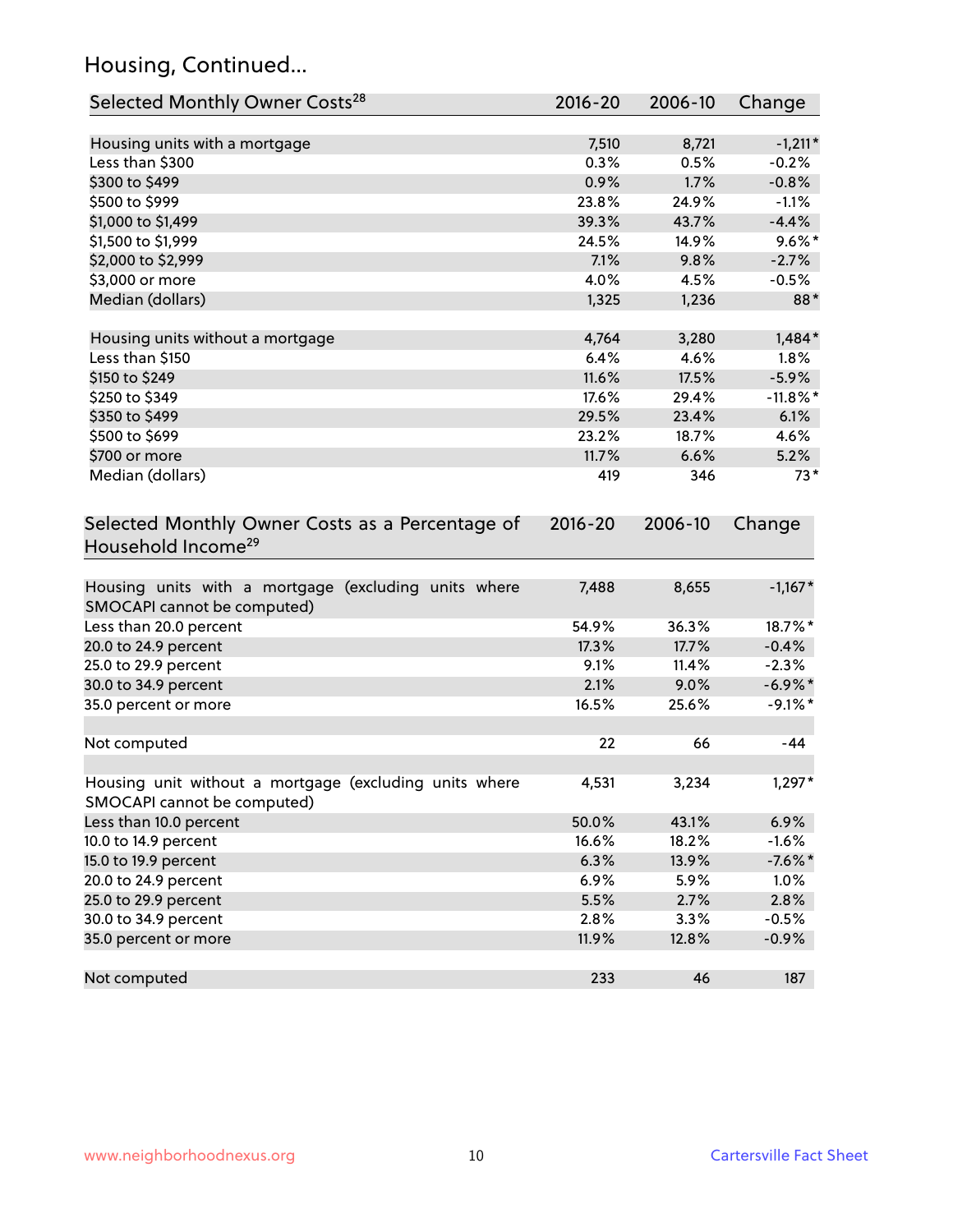## Housing, Continued...

| Gross Rent <sup>30</sup>                                                       | 2016-20     | 2006-10 | Change      |
|--------------------------------------------------------------------------------|-------------|---------|-------------|
| Occupied units paying rent                                                     | 8,789       | 6,587   | $2,202*$    |
| Less than \$200                                                                | 1.0%        | 0.8%    | 0.3%        |
| \$200 to \$499                                                                 | 5.8%        | 15.8%   | $-10.1%$    |
| \$500 to \$749                                                                 | 15.3%       | 33.4%   | $-18.1\%$ * |
| \$750 to \$999                                                                 | 39.7%       | 35.8%   | 4.0%        |
| \$1,000 to \$1,499                                                             | 32.1%       | 13.5%   | 18.5%*      |
| \$1,500 to \$1,999                                                             | 5.9%        | 0.5%    | 5.4%        |
| \$2,000 or more                                                                | 0.2%        | 0.2%    | $0.0\%$     |
| Median (dollars)                                                               | 936         | 800     | 136*        |
| No rent paid                                                                   | 300         | 312     | $-12$       |
| Gross Rent as a Percentage of Household Income <sup>31</sup>                   | $2016 - 20$ | 2006-10 | Change      |
| Occupied units paying rent (excluding units where GRAPI<br>cannot be computed) | 8,760       | 6,530   | $2,230*$    |
| Less than 15.0 percent                                                         | 11.4%       | 9.2%    | 2.2%        |
| 15.0 to 19.9 percent                                                           | 14.5%       | 7.0%    | $7.5\%$ *   |
| 20.0 to 24.9 percent                                                           | 15.8%       | 13.6%   | 2.2%        |
| 25.0 to 29.9 percent                                                           | 7.4%        | 10.7%   | $-3.2%$     |
| 30.0 to 34.9 percent                                                           | 11.8%       | 12.9%   | $-1.1%$     |
| 35.0 percent or more                                                           | 39.1%       | 46.6%   | $-7.5%$ *   |
| Not computed                                                                   | 329         | 369     | $-40$       |
| Transportation                                                                 |             |         |             |
| Commuting to Work <sup>32</sup>                                                | 2016-20     | 2006-10 | Change      |
| Workers 16 years and over                                                      | 26,116      | 22,653  | $3,463*$    |
| Car, truck, or van - drove alone                                               | 80.4%       | 84.9%   | $-4.6%$ *   |
| Car, truck, or van - carpooled                                                 | 10.0%       | 9.0%    | 0.9%        |
| Public transportation (excluding taxicab)                                      | 1.2%        | 0.5%    | 0.6%        |
| Walked                                                                         | 1.0%        | 0.3%    | 0.8%        |
| Other means                                                                    | 0.8%        | 3.4%    | $-2.6\%$ *  |
| Worked at home                                                                 | 6.7%        | 1.9%    | 4.8%*       |
| Mean travel time to work (minutes)                                             | 28.0        | 26.2    | $1.8*$      |
| Vehicles Available <sup>33</sup>                                               | $2016 - 20$ | 2006-10 | Change      |
| Occupied housing units                                                         | 21,363      | 18,900  | $2,463*$    |
| No vehicles available                                                          | 5.0%        | 5.2%    | $-0.1%$     |
| 1 vehicle available                                                            | 33.1%       | 34.5%   | $-1.5%$     |
| 2 vehicles available                                                           | 39.6%       | 40.1%   | $-0.6%$     |
| 3 or more vehicles available                                                   | 22.3%       | 20.2%   | 2.2%        |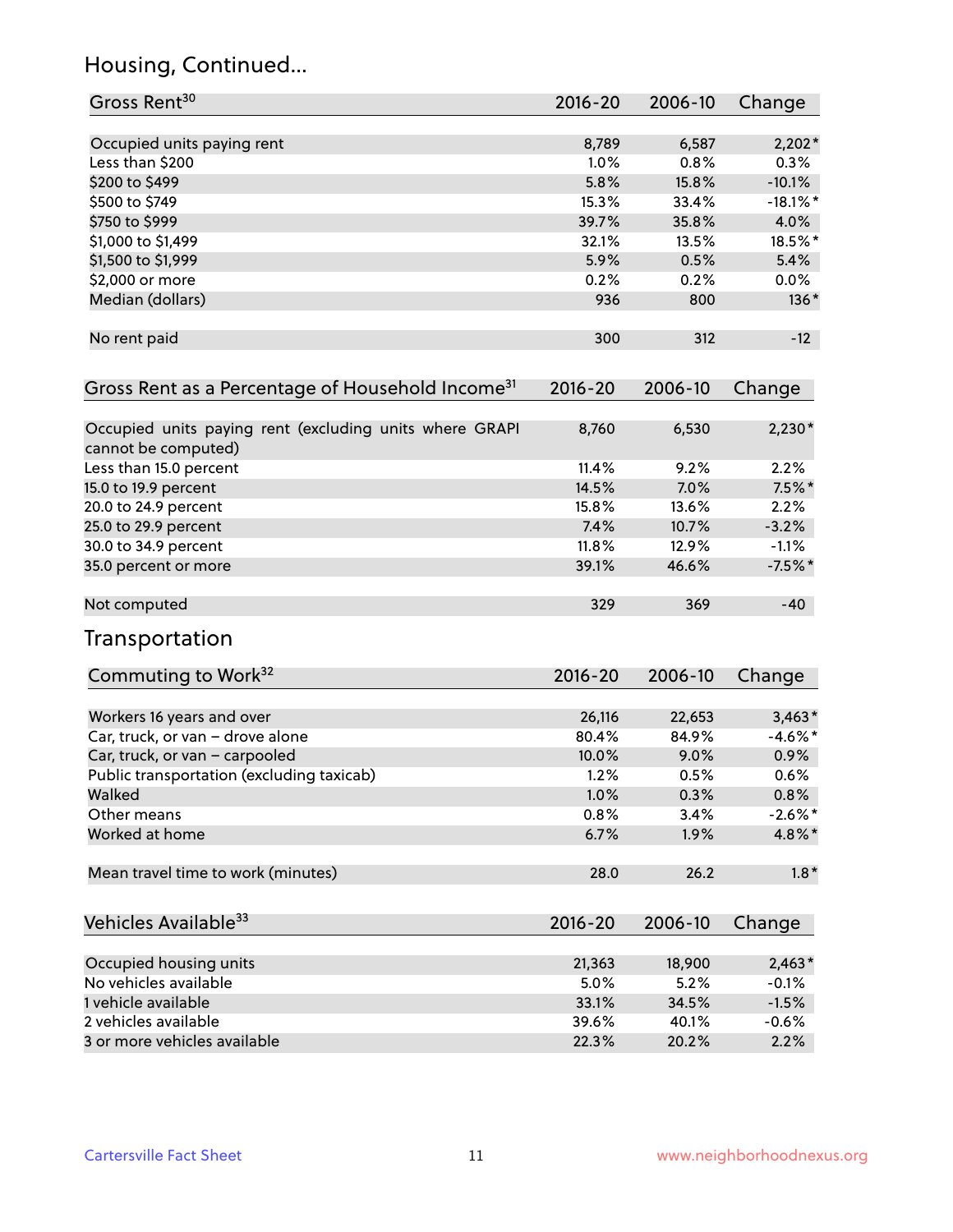#### Health

| Health Insurance coverage <sup>34</sup> | 2016-20 |
|-----------------------------------------|---------|
|-----------------------------------------|---------|

| Civilian Noninstitutionalized Population                | 56,280 |
|---------------------------------------------------------|--------|
| With health insurance coverage                          | 83.7%  |
| With private health insurance coverage                  | 62.7%  |
| With public health coverage                             | 31.8%  |
| No health insurance coverage                            | 16.3%  |
| Civilian Noninstitutionalized Population Under 19 years | 14,605 |
| No health insurance coverage                            | 13.2%  |
| Civilian Noninstitutionalized Population 19 to 64 years | 34,642 |
| In labor force:                                         | 26,360 |
| Employed:                                               | 24,776 |
| With health insurance coverage                          | 82.7%  |
| With private health insurance coverage                  | 80.3%  |
| With public coverage                                    | 5.6%   |
| No health insurance coverage                            | 17.3%  |
| Unemployed:                                             | 1,584  |
| With health insurance coverage                          | 58.5%  |
| With private health insurance coverage                  | 36.9%  |
| With public coverage                                    | 21.5%  |
| No health insurance coverage                            | 41.5%  |
| Not in labor force:                                     | 8,282  |
| With health insurance coverage                          | 72.0%  |
| With private health insurance coverage                  | 43.3%  |
| With public coverage                                    | 38.4%  |
| No health insurance coverage                            | 28.0%  |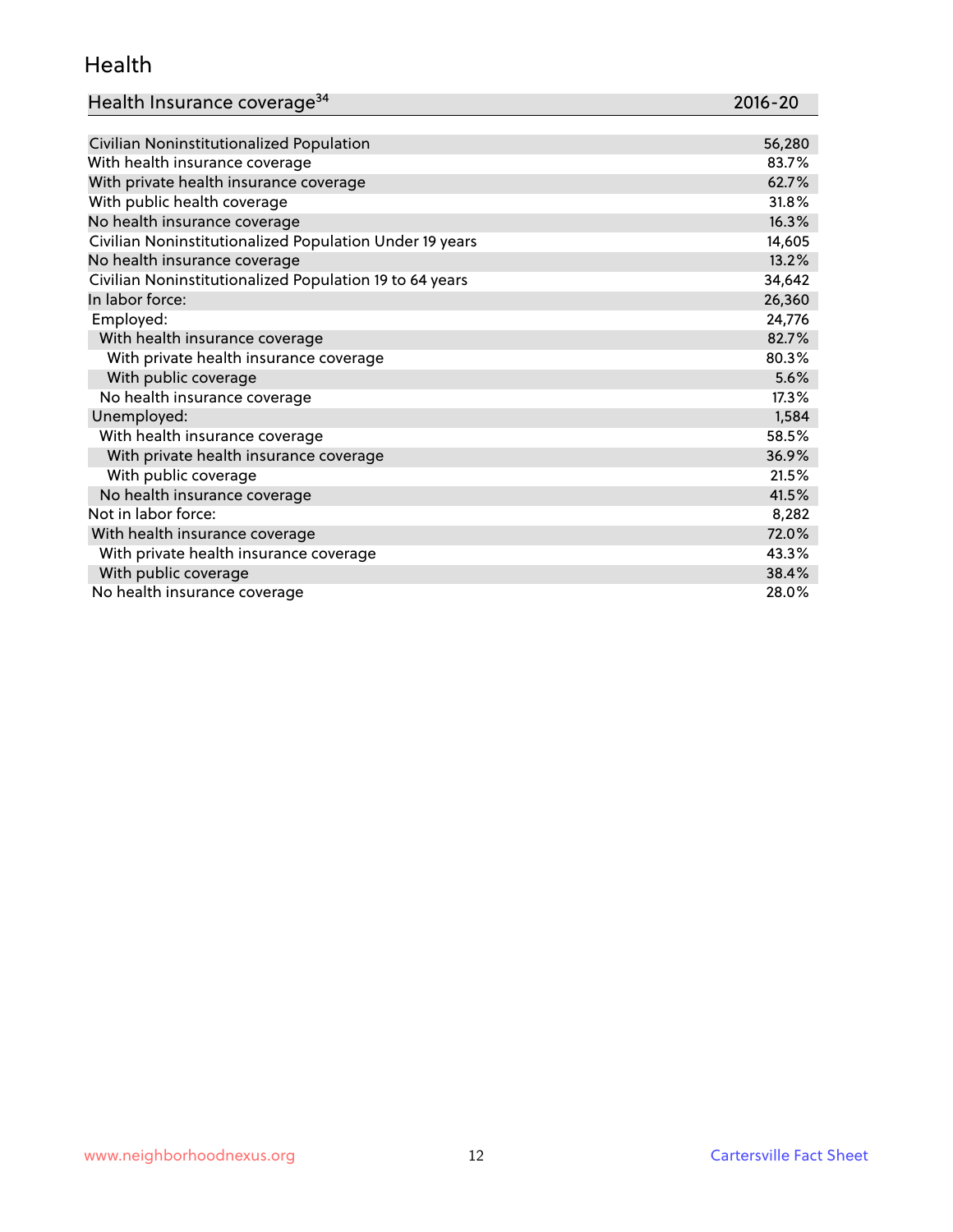## Employment Forecasts

| Forecast Employment by Sector <sup>35</sup>      | 2030   | 2020   | Change   |
|--------------------------------------------------|--------|--------|----------|
|                                                  |        |        |          |
| <b>All Sectors</b>                               | 35,509 | 32,376 | 9.7%     |
| Goods Producing                                  | 6,111  | 6,451  | $-5.3%$  |
| Agriculture, forestry, fishing and hunting       | 63     | 60     | 5.0%     |
| Mining                                           | 13     | 18     | $-27.8%$ |
| Construction                                     | 1,607  | 1,476  | 8.9%     |
| Manufacturing                                    | 4,428  | 4,897  | $-9.6%$  |
| Service Providing                                | 6,401  | 6,688  | $-4.3%$  |
| Wholesale trade                                  | 1,544  | 1,404  | 10.0%    |
| Retail trade                                     | 3,601  | 3,899  | $-7.6%$  |
| Transportation and warehousing                   | 1,206  | 1,306  | $-7.7%$  |
| <b>Utilities</b>                                 | 50     | 79     | $-36.7%$ |
| Information                                      | 340    | 277    | 22.7%    |
| <b>Financial activities</b>                      | 2,952  | 1,897  | 55.6%    |
| Finance and insurance                            | 1,925  | 1,147  | 67.8%    |
| Real estate and rental and leasing               | 1,027  | 750    | 36.9%    |
| Professional and business services               | 4,580  | 3,038  | 50.8%    |
| Professional, scientific, and technical services | 4,418  | 2,947  | 49.9%    |
| Management of companies and enterprises          | 162    | 91     | 78.0%    |
| <b>Education and health services</b>             | 6,153  | 5,493  | 12.0%    |
| <b>Education services</b>                        | 1,756  | 1,856  | $-5.4%$  |
| Health care and social assistance                | 4,397  | 3,637  | 20.9%    |
| Leisure and hospitality                          | 4,433  | 3,717  | 19.3%    |
| Arts, entertainment, and recreation              | 1,075  | 773    | 39.1%    |
| Accommodation and food services                  | 3,358  | 2,944  | 14.1%    |
| Other services, except public administration     | 867    | 767    | 13.0%    |
| <b>Public administration</b>                     | 1,553  | 1,929  | $-19.5%$ |

# Population Forecasts

| Population Forecasts <sup>36</sup> | 2030   | 2020   | Change |
|------------------------------------|--------|--------|--------|
|                                    |        |        |        |
| <b>Total Population</b>            | 69.662 | 56.928 | 22.4%  |
| <b>Total Households</b>            | 26.880 | 21.688 | 23.9%  |